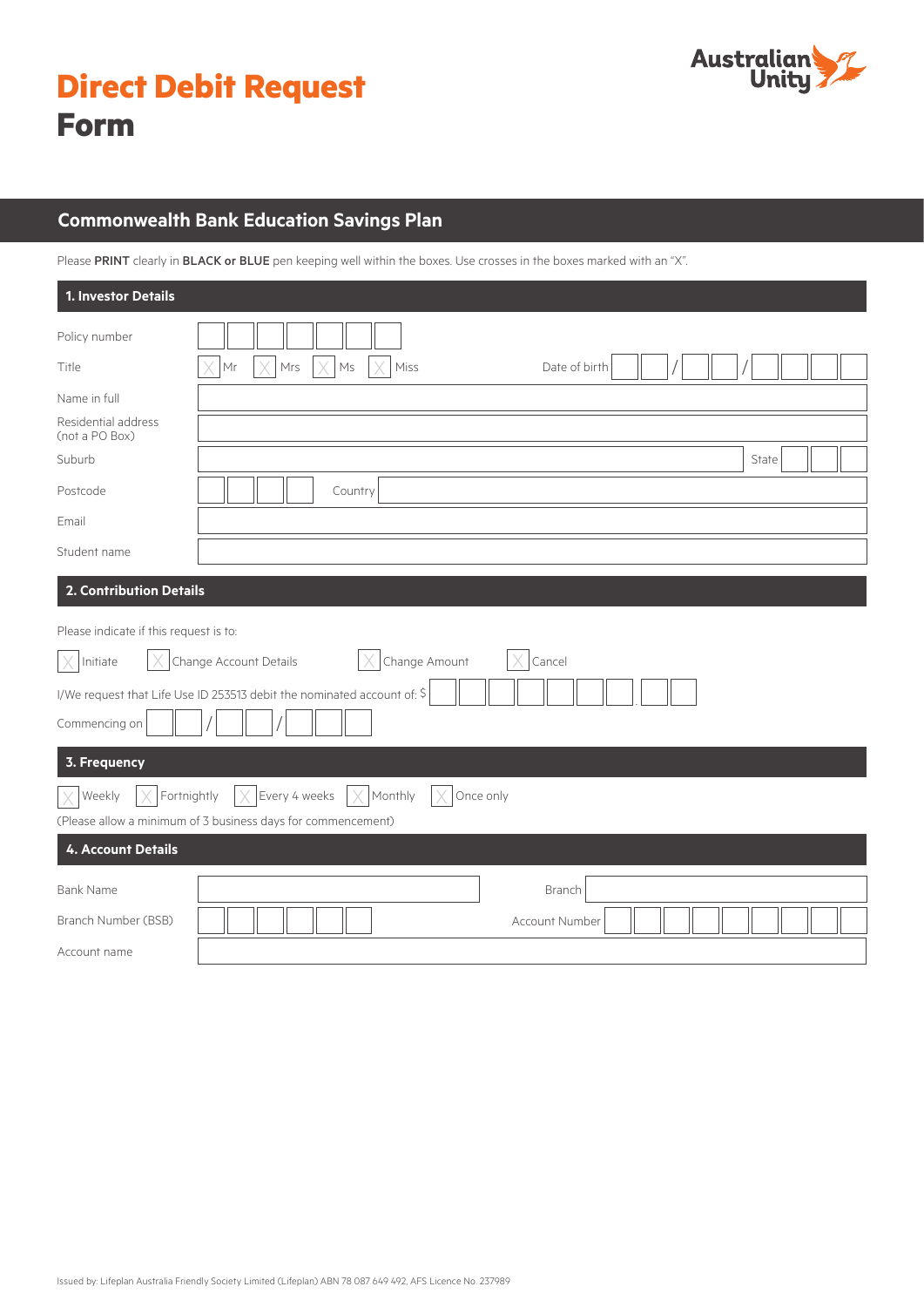## **5. Declaration and Signature(s)**

### All Investors and Account Holders must sign and date this form

- I/We acknowledge that this Direct Debit arrangement is governed by the terms of the Direct Debit Client Service Agreement as set out on the next page of this request. Upon receipt of your completed form, we will mail you confirmation. Please ensure that you retain a copy of the Client Service Agreement.
- I/We confirm that I/we have a copy of the current Product Disclosure Statement and that I/we have read, understood and retained for future reference.

| <b>Investor 1 signature</b>                                                                                                                                                                                                                            |                          | <b>Investor 2 signature</b>                                      |
|--------------------------------------------------------------------------------------------------------------------------------------------------------------------------------------------------------------------------------------------------------|--------------------------|------------------------------------------------------------------|
|                                                                                                                                                                                                                                                        |                          |                                                                  |
| Name of Investor 1                                                                                                                                                                                                                                     |                          | Name of Investor 2                                               |
|                                                                                                                                                                                                                                                        |                          |                                                                  |
| Date                                                                                                                                                                                                                                                   |                          | Date                                                             |
| <b>Account Holder 1 signature</b>                                                                                                                                                                                                                      |                          | <b>Account Holder 2 signature</b>                                |
|                                                                                                                                                                                                                                                        |                          |                                                                  |
| Name of Account Holder 1                                                                                                                                                                                                                               |                          | Name of Account Holder 2                                         |
|                                                                                                                                                                                                                                                        |                          |                                                                  |
| Date                                                                                                                                                                                                                                                   |                          | Date                                                             |
| PROMOTED AND DISTRIBUTED BY <b>Commonwealth</b> Bank                                                                                                                                                                                                   |                          |                                                                  |
| Return by post<br>Australian Unity - Investment bonds, Reply Paid 89, Adelaide SA 5001<br>(no stamp required if mailed in Australia)<br>If posting from outside of Australia, please send to Head Office:<br>114 Albert Road, South Melbourne VIC 3205 |                          | Fax<br>1800 804 890<br>Email<br>enquiries@australianunity.com.au |
|                                                                                                                                                                                                                                                        |                          |                                                                  |
| <b>Contact us</b>                                                                                                                                                                                                                                      | <b>Investor Services</b> | <b>Adviser Services</b>                                          |
|                                                                                                                                                                                                                                                        |                          |                                                                  |

 $\circledcirc$  enquiries@australianunity.com.au

1300 1300 38 1800 804 890

 $\circledS$ 

(즉)

 $\circledcirc$  investmentbonds@australianunity.com.au

1300 133 285 (全) 1800 804 890

 $(\mathscr{C})$ 

Australian Unity

 $\circledcirc$ 

 $(\oplus)$ 

114 Albert Road, South Melbourne VIC 3205

australianunity.com.au/wealth